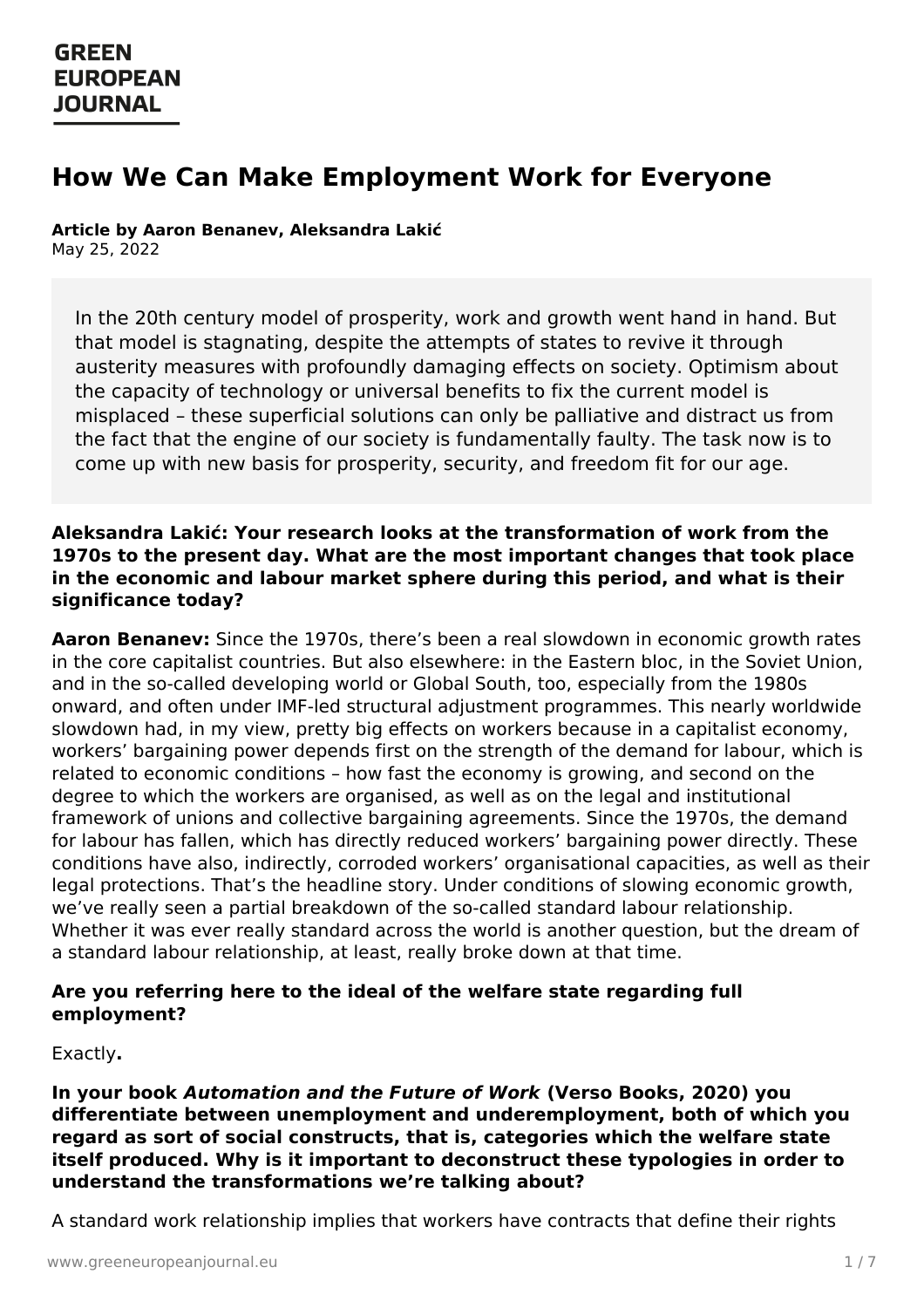and responsibilities and their pay (which in turn generates a legal framework for them to take action if they are mistreated). The generation of the standard employment contract was one element of a wider, mid-20th century vision of full employment capitalism: every worker was to have a dignified and clearly defined role; when workers couldn't find work, they would have access to unemployment benefits, which would allow them to remain outside of the labour market until they found new jobs. This standard work relationship entailed a clear distinction between the employed and the unemployed, which also made it easy to statistically measure both categories, as part of a larger measure of the overall labour force (all of these statistical concepts were standardised in the 1940s). My argument is that the standardisation of the work relationship depended, crucially, on a standardisation of non-work as unemployment.

Maintaining a clear distinction between the employed and the unemployed depended on two things. First, it depended on a clear legal framework (of the welfare state), which defined what sorts of jobs would be allowed to exist. Minimum wage laws, health and safety standards, written contracts, etc., all limited the types of jobs that were legal. This framework also depended on sustained, high rates of economic growth. People who lost their jobs had to be able to live off of the unemployment benefits they received, and to find new jobs in a timely fashion, on standard work contracts. The issue is that when high rates of growth were not maintained, people ended up without standard forms of work for long periods of time. People therefore ended up taking jobs that didn't meet the requirements of a standard, legal job, in order to make ends meet. At the same time, facing a loss of political legitimacy, many governments decided to not enforce their own laws around standard work. They began to change the laws to recognise legally, and even encourage, the growth of non-standard work relationships. The result was to blur the boundaries between the employed, the unemployed, and those outside of the labour force. Real work relationships became more ambiguous, and statistical categories did a worse job of capturing them.

### **Our latest edition – Moving Targets: Geopolitics in a Warming World – is out now.**

It is available to read online & order straight to your door.

#### [READ](https://www.greeneuropeanjournal.eu/edition/moving-targets/) & Order

In the first half of the 20th century, the quintessential form of non-standard work was dock work – loading and unloading ships. A lot of non-standard work back then, as today, also consisted of what we would now call informal work. The more people find themselves doing that kind of informal work, the more non-standard the overall labour relationship becomes. That's not just about labour markets and individual workers' choices. It's also about changes to welfare programmes. From the 1980s onwards, these have tended to become much more [restrictive.](https://www.greeneuropeanjournal.eu) At the same time, legal protections at work have been reduced. For example, in the United States there has always been a minimum wage, but its value has been eroded by inflation. And in many places, there was effectively no real minimum wage. Workers ended up taking very low paying jobs. In another era, the state may have tried to prevent those jobs from ever coming into existence on the assumption that workers would be able to find better paying jobs if they were able to extend their job-seeking time.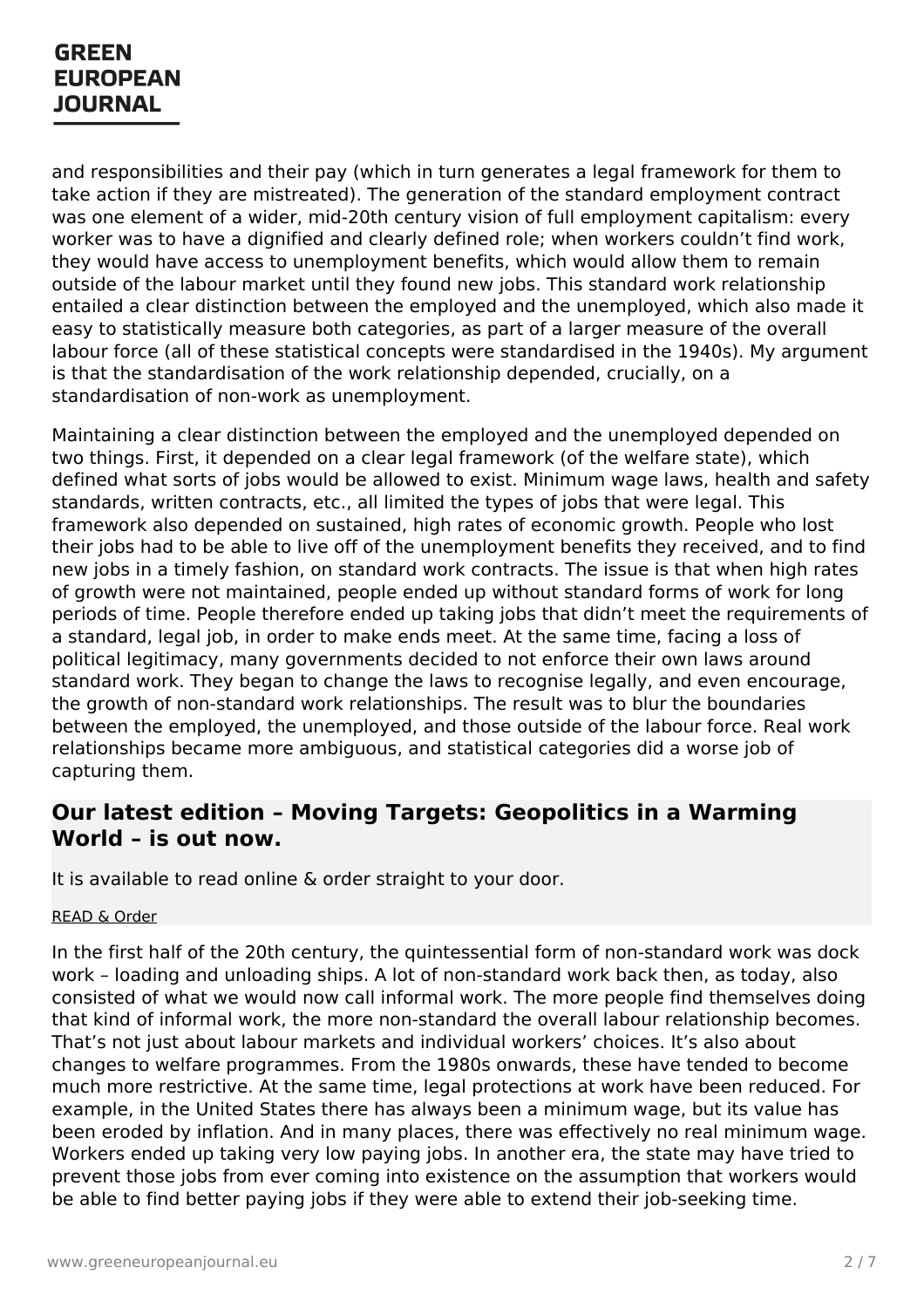So, several things come together: economic conditions, the changing nature of the welfare state, and the kinds of work workers are doing. Let's take an example from Kenya: in the early 1970s, there were clearly no standard jobs for people who desperately needed work; that was especially true for youth born in and growing up in cities. So, people in Nairobi did whatever work they could find. Many sold food on the street, for which they'd get fined by police for not having the proper licenses. Economists asked themselves: Why are we trying to stop these people from selling food on the street when they have no other options? The economists recognised that the state was just punishing people for not being able to find work, on the assumption that these people should return to some sort of rural existence that, especially for those born in cities, they may have never known. That's what led to the development of the informal-sector category. There's always a relationship in capitalist economies among employment, welfare state protections, and the demand for labour. When those things are out of whack, the results are monstrous, which is sort of what's happening today.

#### **And what kind of monstrous effects are we talking about? What are the features of future un(der)employment trends that are so frightening?**

In every society, the workforce is exposed to the labour market to different degrees, and within each society, some sections of the workforce are more exposed than others. In Europe, a portion of the workforce has permanent jobs. These workers have very strong legal protections, which insulates them from labour market conditions. By contrast, workers without those protections become much more scared about what's going to happen to them when unemployment rates rise, whether they are going to be able to find equivalent work if they lose their current jobs. When demand for labour is low, and unemployment or underemployment is high, these relatively unprotected workers find themselves in a weak position. When demand for labour is weak and a lot of workers are in a more exposed positions, we see rising inequality. Workers can't keep wages rising in line with productivity.

Unemployment, underemployment, and rising inequality are all possible expressions of a generally low demand for labour, which vary based on institutional context (what also matters is the degree to which workers work for wages, or tend to be self-employed or contributing family workers, as is still true of the majority of workers in the Global South).

What I, and many others, are worried about is that this situation might continue. That we face continually low demand for labour, that workers who lose their jobs, or young people trying to get a job for the first time, will face these very insecure conditions and can't make lives for themselves, and become scarred by economic insecurity. And that contributes to inequality and worsening power dynamics in society, as the rich are able to intervene and control politics more and more. And climate change is going to start to make these effects even worse.

#### **In your book you also criticize automation theories. What exactly did automation theorists [misunderstan](https://www.greeneuropeanjournal.eu)d when it comes to the relationship between the developments in the economic and labour market spheres?**

The trends we've been talking about have been unfolding across the world for 50 years, at least. Just recently, we've seen the rise of a new concern about automation. Analysts are saying that automation is the cause of all the trouble in the labour markets; technological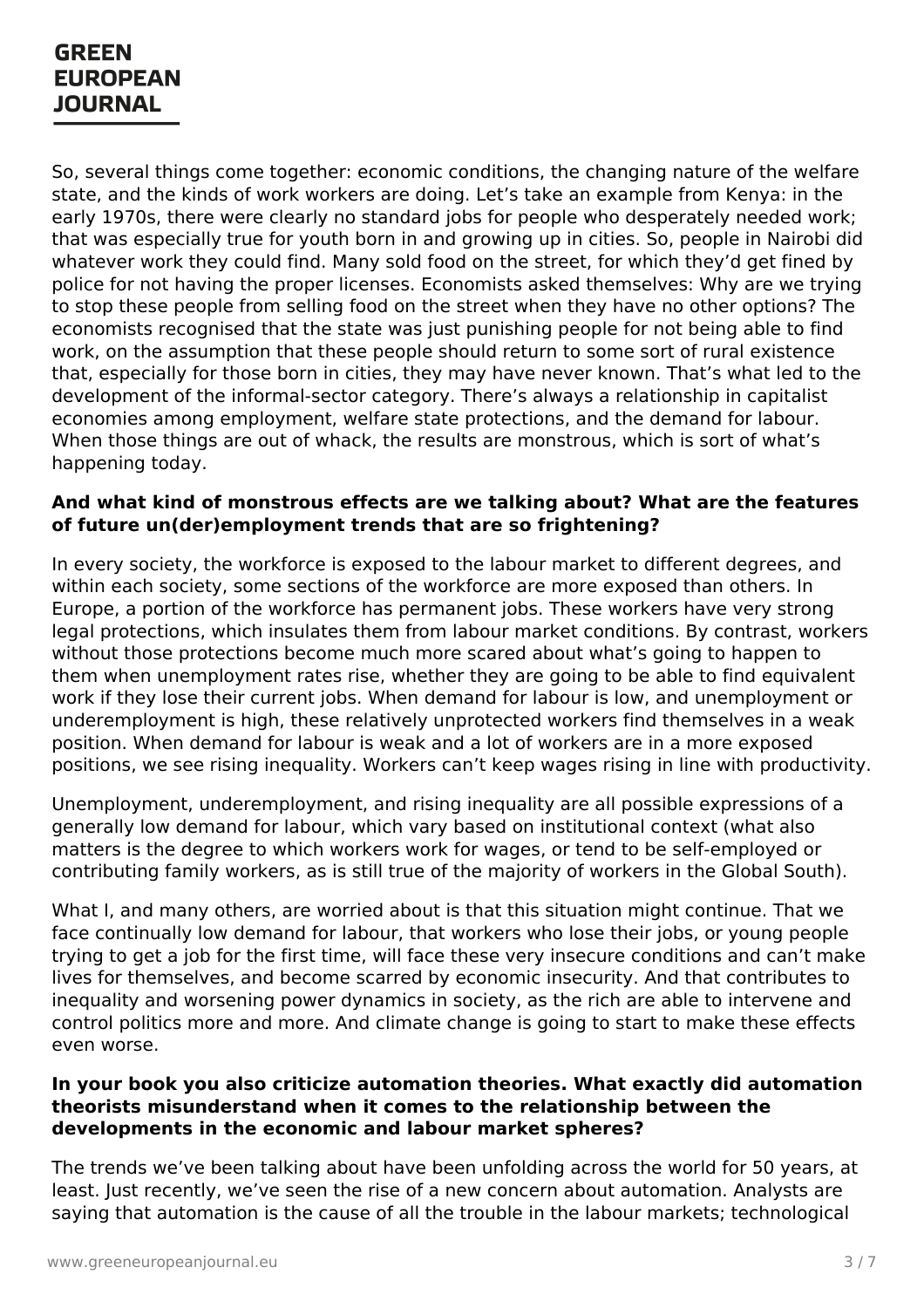change, they say, is going to lead to the end of employment.

To my mind, the automation discourse is interesting mainly because of its utopian impulses. It isn't only a description of where people would be without work if our world remained as it is today – that would be a nightmare – but also a vision of the positive potential of a world where no one would have to work, and where everyone's needs would be met, where people would be able to follow their passions, whatever those might be. Based on my empirical research, I doubt that we can really explain the current situation of mass underemployment and unemployment across the world in terms of these new computer and robotics technologies. These technologies have only been around for a very short period of time. And many of them don't exist at all – they are projections about the future.

So basically, the automation theorists have identified an important trend, the lack of demand for labour, as well as its negative consequences – unemployment underemployment, stagnant wages, rising inequality – but they attribute these consequences to recent changes in technology. That blinds them to the larger story of global stagnation, which has been going on for a very long time.

> Automation discourse is interesting mainly because of its utopian impulses.

#### **When you say that the slowing rate of growth is a main source of the problems we're witnessing, does it mean that in order to resolve those problems, we need more growth? And if so, what kind of growth do we need?**

My assessment is that the real engine of growth and of the demand for labour has been from industrial growth, or industrialisation, which gave rise to a broad, structural transformation of the economy, raising productivity growth rates significantly. Industrial economies created the possibilities, but rarely the realities, of full employment capitalism. Trends in the contemporary global economy have now undermined the possibility of a return or revival of industrialisation.

After the end of World War II, and with the onset of decolonisation, the capacity to produce industrial goods – a capacity which had been jealously guarded by a very small number of countries – escaped from the West. Global competition, which became competition to be part of industrial supply chains, became increasingly intense, putting pressure on prices and profits. That undermined the possibility of very rapid industrial growth. China saw rapid growth for a time but achieved it at the expense of other middle-income countries; now that China is itself a middle-income country, it too is deindustrialising and its economic growth rate is slowing down. So, it's increasingly a zero-sum game in industrialisation. [Services,](https://www.greeneuropeanjournal.eu) which are what remain as an engine of growth, are not as susceptible to global competition like agriculture and industry; however, they are beset by very low rates of productivity growth. Services are activities that, because of the concrete organisation of various labour processes, generally resist industrialisation. That sets capitalism on this very slow growth path accompanied by a low demand for labour.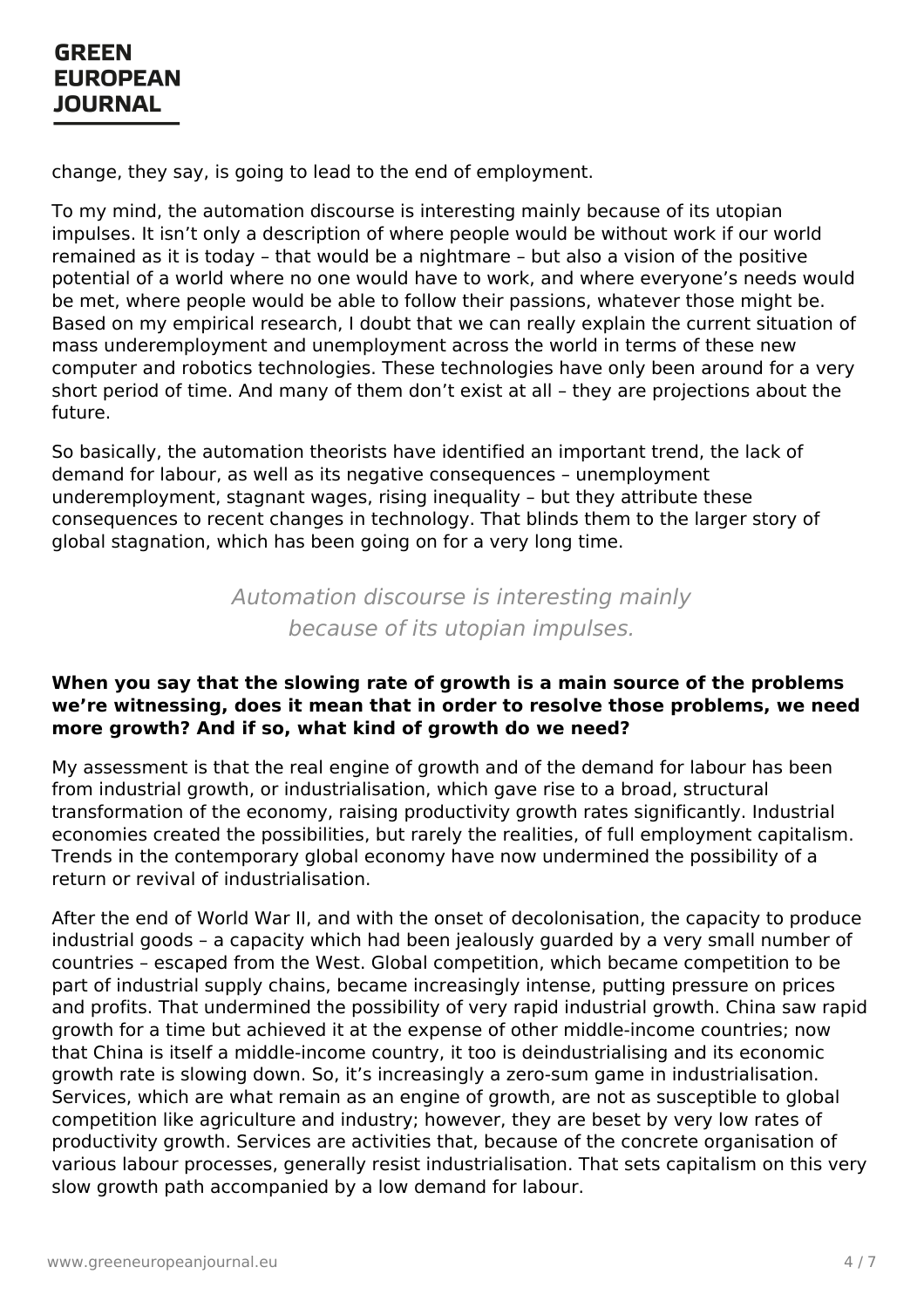I don't think we should try to restore rapid growth because I don't think it's possible. Trying to reindustrialise now will only lead only to intensified international competition. It can be achieved only by beggar-thy-neighbour policies that hurt domestic populations and generate increasing global financial turbulence.

The point that there's no need for rapid growth to have social stability. There is a need for that in capitalism, of course, since in capitalism, businesses can have high profits and workers can have job security only when the economy is growing quickly. Businesses, politicians, and even unions have joined in calling for a "return to growth." Workers have been asked to sacrifice so much in order to get back to growth. Over the last 40 years, states have repealed labour and environmental protections, deregulated business, and, in addition, have taken on massive quantities of debt, while undermining the welfare state. All of this austerity was undertaken in the name of restoring growth, but in spite of it all, growth rates have continued to slow down.

I argue that we could achieve stability and security for people in a different way. I'm advocating a transition to a world where stability and security aren't dependent on growth. But that requires a big change in the way we organise society – it requires a break with capitalism.

#### **This might explain your scepticism about measures such as the universal basic income?**

Basic income proposals are on the right track because they focus on generating universal, basic security for people. That's a good thing. But basic income doesn't change anything about the engine of our society, the way that our society works. Within the terms of the society we live in, basic income is just another welfare programme. People on the Right who advocate for basic income see it as a replacement for existing welfare programmes; people on the Left suggest it would be an additional programme, an added expense of the welfare state. I don't think that implementing a basic income will really have a big effect on the larger problems of a stagnant society. It's likely to face the same problems as other welfare programmes in this context. There are, in any case, more democratic visions of socialising investment, which aim to really change the engine of society, the motor of the system, and not just to add another programme to the existing mix.

I see a parallel with carbon taxes: In both cases, proponents claim that market societies are working pretty well and have just one problem left to solve – a market failure – like poverty, or global warming. The idea is that with one little fix, we can make the current system work. But more and more analysts now doubt that carbon taxes are going to be enough to solve the climate crisis. That crisis is just far too big. Solving it will require massive public investments, or in other words massive, coordinated transformations in our energy, heating, and manufacturing infrastructure. People are talking about industrial policy, which is just the Western term for "five-year plans." In the same way, I think people will realise that basic [income](https://www.greeneuropeanjournal.eu) is just not up to the task of solving poverty. Giving people money isn't enough. We need to undertake massive investments in housing, in transportation and health infrastructures, and if we do it right, we will need to really involve working people in the process, a democratic process, by which these investment resources are allocated and then managed.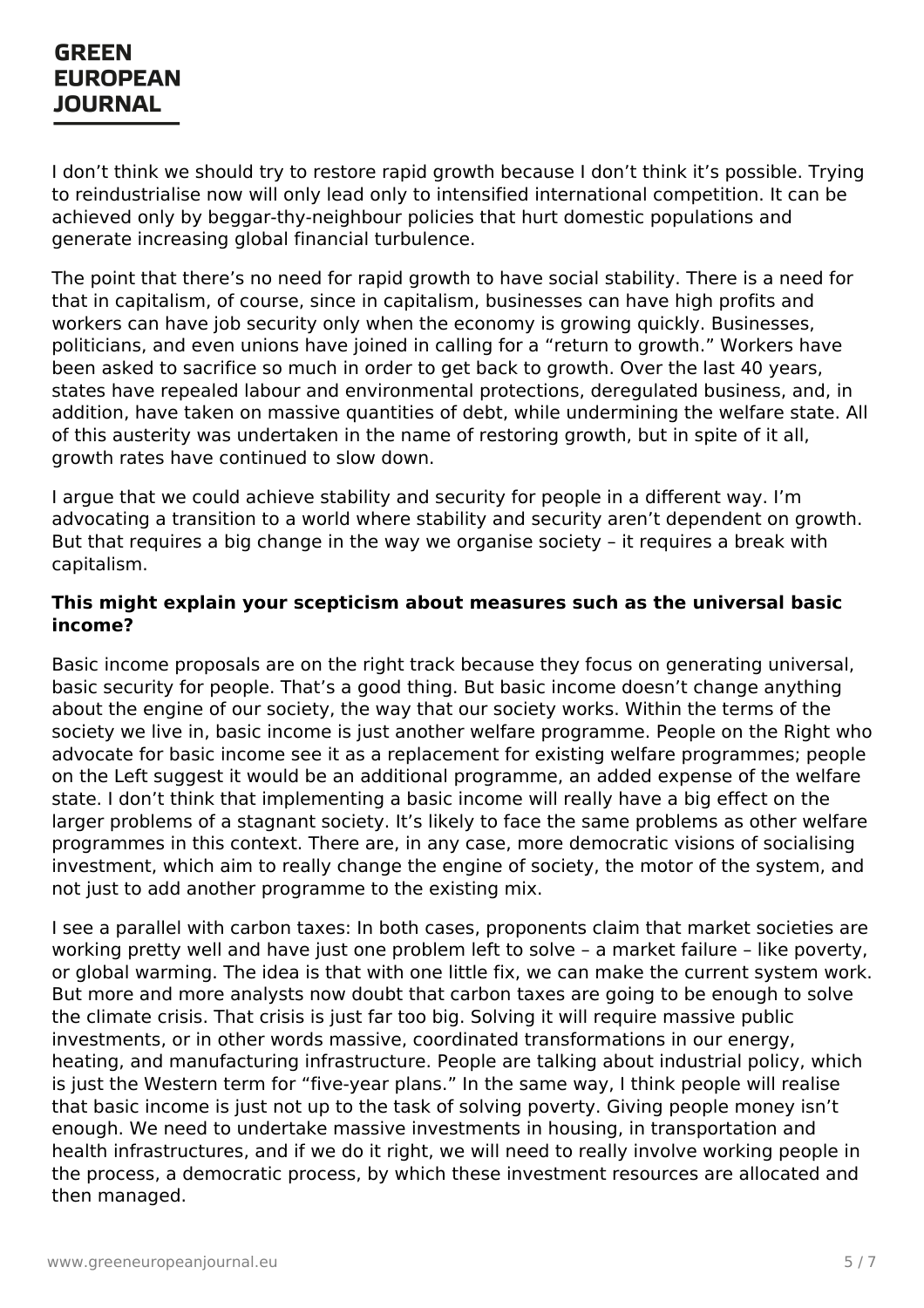I'm advocating a transition to a world where stability and security aren't dependent on growth. But that requires a big change in the way we organise society - it requires a break with capitalism.

#### **And who might be the agents of the social transformations that need to take place in order to change the system? Is it the mass social movements, political actors, or other actors advocating for alternative models of social and economic organisation and different modes of production and distribution of wealth?**

You know, I've always been sceptical of the idea that there's just one answer, that if everyone did the right thing, this would lead to a better world. It's obvious that we face a whole set of complex crises that interact with each other. We already live in a world in movement. The curve of social protest and antagonism is rising across the world. While these movements aren't enough to effect lasting change, they are opening up new spaces for people to reimagine their realities. Those movements have had a huge influence on what people are willing to imagine and what they're willing to do.

People should get involved in these struggles, make them their own, and try to turn these struggles towards the broadest, emancipatory goals. But to do that, I do think that we need a new vision of the emancipated world that we're trying to build. The failures of Stalinism and Maoism, and Keynesianism in the 20th century to provide answers have been devastating to our belief in a better world. What I'm interested in now is to be part of these new debates about what the future world is that we should be aiming at. Having a clear vision of the world we're aiming at might be an important tool for transforming the struggles people are involved in today – which tend to be more defensive – into struggles aiming to build a better world.

#### **How should work be organised in the future? Can we find a positive role for technology in organising work?**

I'm certainly not advocating a return to some kind of simpler times. I think the big question is how we can put the complex and interesting world that we already live in on a different basis and make it actually work for people. That doesn't mean doing away with technologies but transforming how we use them (of course, some really will have to be abandoned, but that's up to the people of the future to decide). The starting point for me is the idea that we should live in a world where people feel a deep sense of security that they're going to be able to meet their needs, independently of economic cycles.

Today, many [people](https://www.greeneuropeanjournal.eu) only go to work because they are worried about paying their rent, affording food, and remaining socially connected (by paying for their cell phone service, for example). I think that if people weren't afraid of losing all of that, it's not that they wouldn't work at all, but they certainly wouldn't work under the kinds of conditions we have today. When people feel totally useless, even if they're having a lot of fun, that eventually affects their sense of meaning and purpose in their lives.